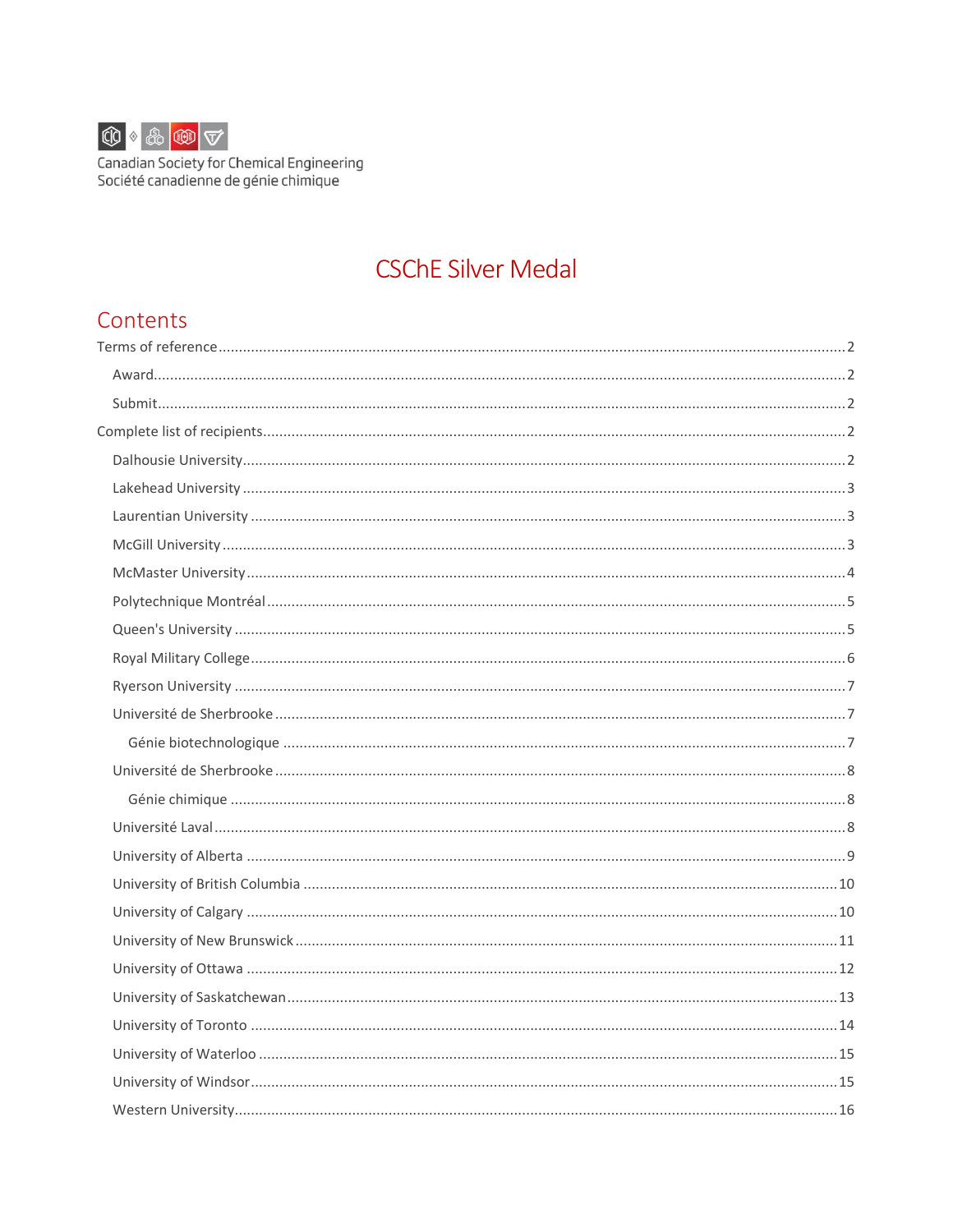## <span id="page-1-0"></span>Terms of reference

Each year, the CSChE awards silver-plated medals to the top students at each Canadian university entering their final year of chemical engineering or related programs. One award is given for each program.

Nomination: The Faculty Advisor, Department Head, Awards Officer or other university official provides the CSChE Awards Manager with the name of the candidate. Silver medals may be requested at any time during the school year.

Please specify the year for which the medal is being presented.

<span id="page-1-1"></span>Award Silver plated medal and certificate.

<span id="page-1-2"></span>Submit Awards Manager at awards@cheminst.ca.

# <span id="page-1-3"></span>Complete list of recipients

#### <span id="page-1-4"></span>Dalhousie University

| 2015      | Catherine MacDougall         |
|-----------|------------------------------|
| 2014      | Evan Ostridge                |
| 2013      | Andrew Neie                  |
| 2012      | No award                     |
| 2011      | Sean Sullivan                |
| 2010      | Sarah Mason                  |
| 2009      | Neil McCormick               |
| 2008      | Alex Marie Lawrence          |
| 2006-2007 | No award                     |
| 2005      | Vicky Whiffen                |
| 2004      | Jeffrey MacDonald            |
| 2003      | No award                     |
| 2002      | David Castagné               |
| 2001      | David Burfitt                |
| 2000      | Jessica Shinkle              |
| 1998-1999 | No award                     |
| 1997      | Jonathan Webber              |
| 1996      | No award                     |
| 1995      | Jeremy D. Gillis             |
| 1994      | <b>Ginette MacIsaac</b>      |
| 1993      | Lola A. Jeyab                |
| 1992      | Douglas Kenneth Karoluk      |
| 1991      | Linda Robson                 |
| 1990      | David William Jollimore      |
| 1989      | Thomas J.T. Mosher           |
| 1988      | <b>Yvette Marie MacIssac</b> |
| 1987      | Pak Kai Yuet                 |
| 1986      | Theodore James Dickie        |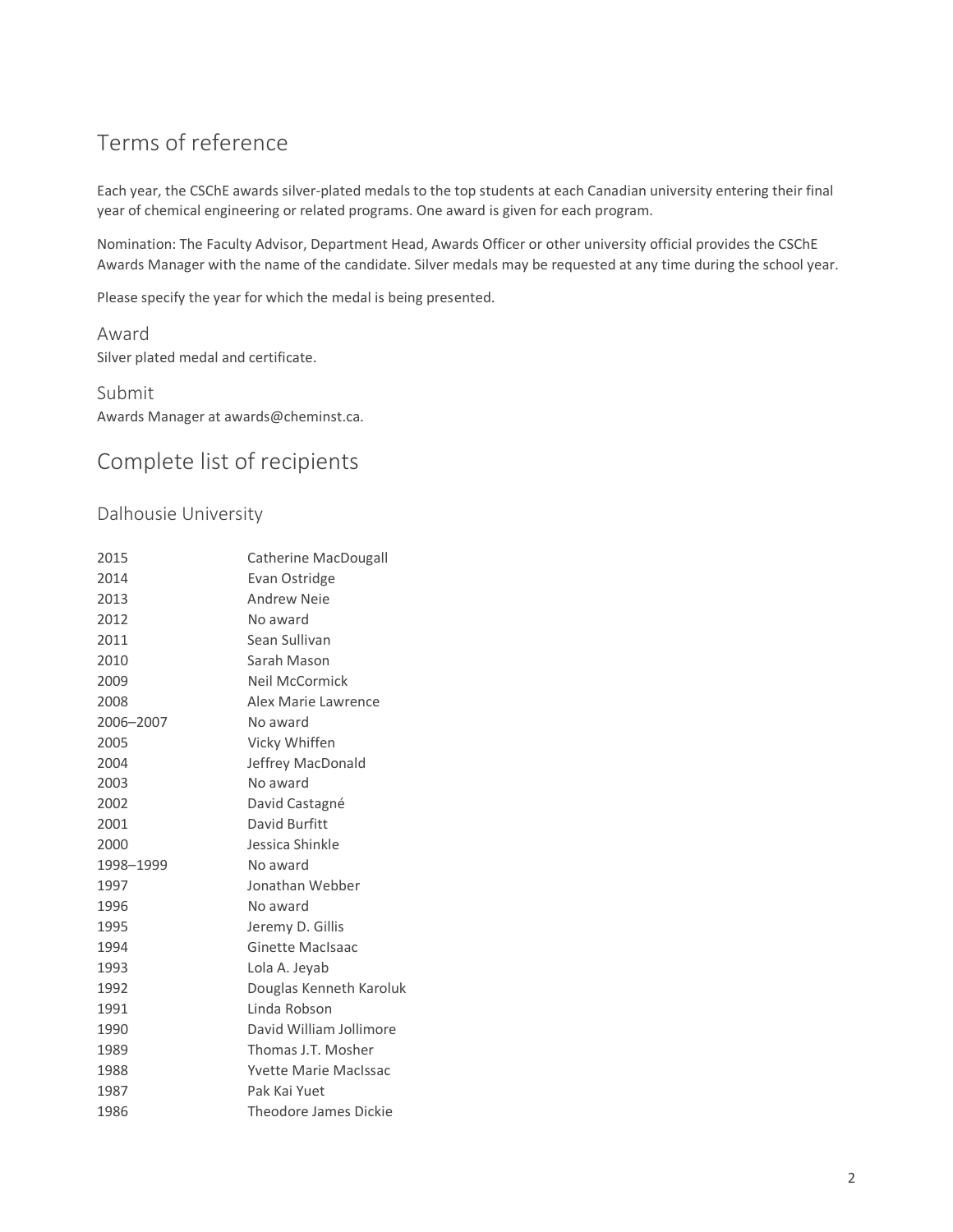| 1985      | Donald Cudmore   |
|-----------|------------------|
| 1984      | Stephen Wagner   |
| 1983      | Kristen Earley   |
| 1980-1982 | No award         |
| 1979      | Christopher Chan |
| 1977-1978 | No award         |
| 1976      | Peter Burgess    |
| 1973-1975 | No award         |
| 1972      | N.W. Pearce      |

### <span id="page-2-0"></span>Lakehead University

| 2009      | Matthew Wishman          |
|-----------|--------------------------|
| 2008      | Michael Liba             |
| 2007      | Chantel Zukiwsky         |
| 2003-2006 | No award                 |
| 2002      | Kathleen C. Buset        |
| 2001      | Marianne Ariganello      |
| 2000      | <b>Christine Chezick</b> |
| 1999      | Paul Moysey              |
| 1998      | Steven Hutchings         |
| 1997      | Nathan Latour            |
| 1996      | Harry lan Weibenga       |
| 1995      | Petar Knezevich          |
| 1994      | No award                 |
| 1993      | Lindsay McCrindle        |
| 1992      | Mary McCoy               |
| 1991      | No award                 |
| 1990      | Sean Cairns              |
| 1989      | lan Douglas Crawford     |
| 1988      | Felix S. Slack           |
| 1987      | Carolyn D. Dunn          |

### <span id="page-2-1"></span>Laurentian University

| 2018      | Tanya Audet           |
|-----------|-----------------------|
| 2016-2017 | No award              |
| 2015      | Michael Khouri        |
| 2014      | <b>Tancred Thomas</b> |
| 2013      | Marianna Uceda        |
| 2012      | Jasmin Thibert        |

### <span id="page-2-2"></span>McGill University

| 2017      | Sophia Jane Gupta            |
|-----------|------------------------------|
| 2012-2016 | No award                     |
| 2011      | Jonathan Douglas Verrett     |
| 2003-2010 | No award                     |
| 2002      | Jonathan Stoltzfus           |
| 1996-2001 | No award                     |
| 1995      | <b>Michael Thomas Hawkes</b> |
| 1994      | No award                     |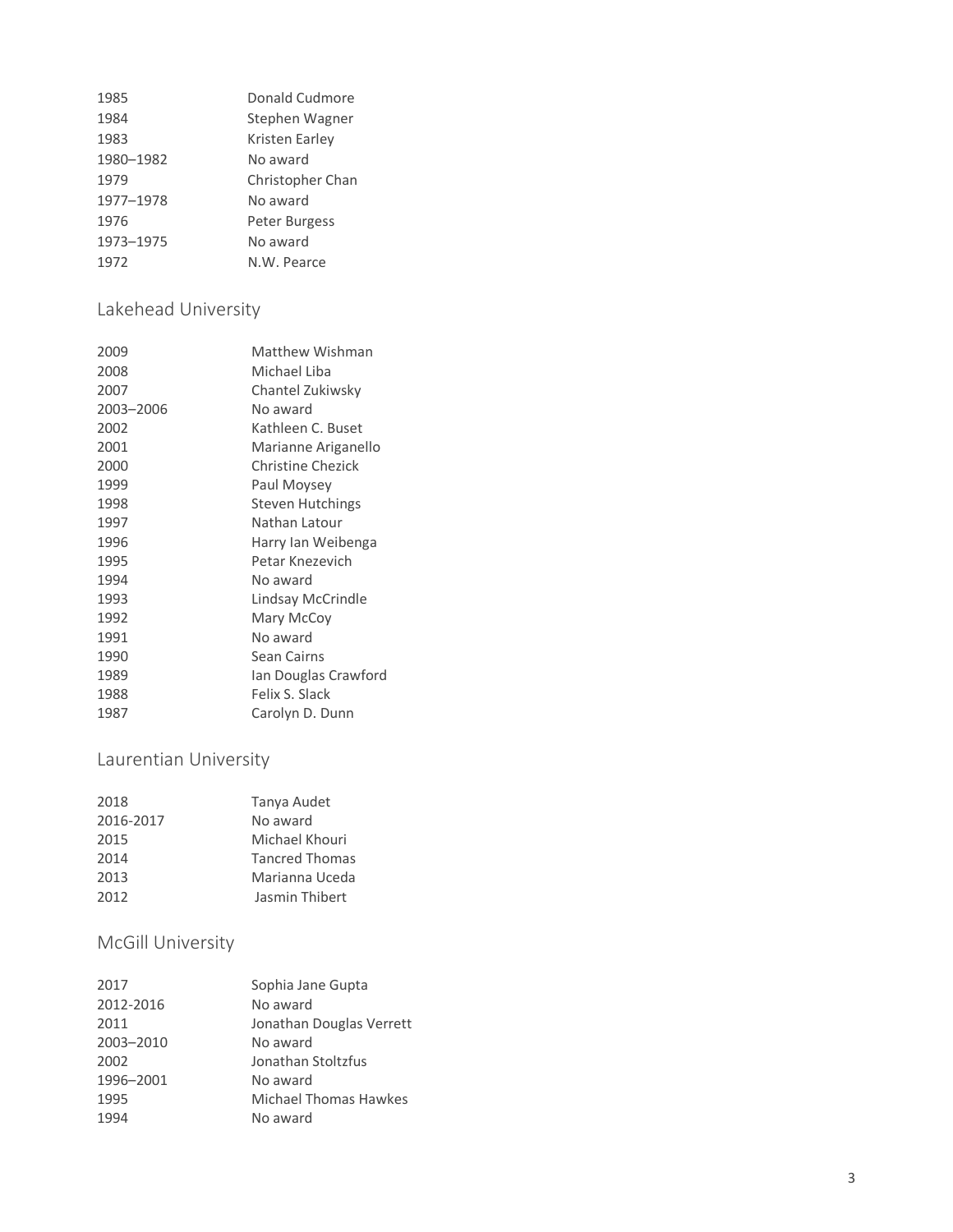| 1993      | Nga Sze Judy Wong        |
|-----------|--------------------------|
| 1992      | No award                 |
| 1991      | Denis Hadjiliadis        |
| 1990      | No award                 |
| 1989      | Theodora Alexakis        |
| 1988      | No award                 |
| 1987      | Wayne Brown              |
| 1986      | Bruno Gerbasi            |
| 1981-1985 | No award                 |
| 1980      | Janet Amos               |
| 1979      | Louise Vanasse           |
| 1976-1978 | No award                 |
| 1975      | Birgitte Veng            |
| 1974      | No award                 |
| 1973      | Eric William Egan Denman |
| 1972      | Gordon D. McWalter       |
|           |                          |

### <span id="page-3-0"></span>McMaster University

| 2018 | Melissa Larocque                      |
|------|---------------------------------------|
| 2017 | Sophia Emerson                        |
| 2016 | Luke Boivin                           |
| 2015 | Kody Kazda                            |
| 2014 | <b>Kevin Pennings</b>                 |
| 2013 | James Scott                           |
| 2012 | Kyle Lefebvre                         |
| 2011 | Stephen Jonkhans                      |
| 2010 | <b>Stuart Young</b>                   |
| 2009 | Karen Cruz                            |
| 2008 | Nicole Malta                          |
| 2007 | Frances Lasowski                      |
| 2006 | Andrew Kennedy                        |
| 2005 | Dierdre Schroder                      |
| 2004 | <b>Kerry Shaw</b>                     |
| 2003 | Sara Yonson                           |
| 2002 | Lulu Bursztyn                         |
| 2001 | Laura Allsop                          |
| 2000 | <b>Graham Scott</b>                   |
| 1999 | David Latulippe                       |
| 1998 | Anna Rajkovic                         |
| 1997 | No award                              |
| 1996 | <b>Sherry Christine Lealess</b>       |
| 1995 | <b>Adam James Fleming</b>             |
| 1994 | Jasmin Patry                          |
| 1993 | Marleen Van Doorslaer                 |
| 1992 | Ivan P. Miletic                       |
| 1991 | Michael J. Dona (Michelle Gretzingch) |
| 1990 | Sheila J. Scheepstra                  |
| 1989 | A. David Lawrence                     |
| 1988 | Heather D. Morrison                   |
| 1987 | Brian R. Huntley                      |
| 1986 | Robert Cook                           |
| 1985 | Angela G. Martin                      |
| 1984 | Robin A. Hutchinson                   |
|      |                                       |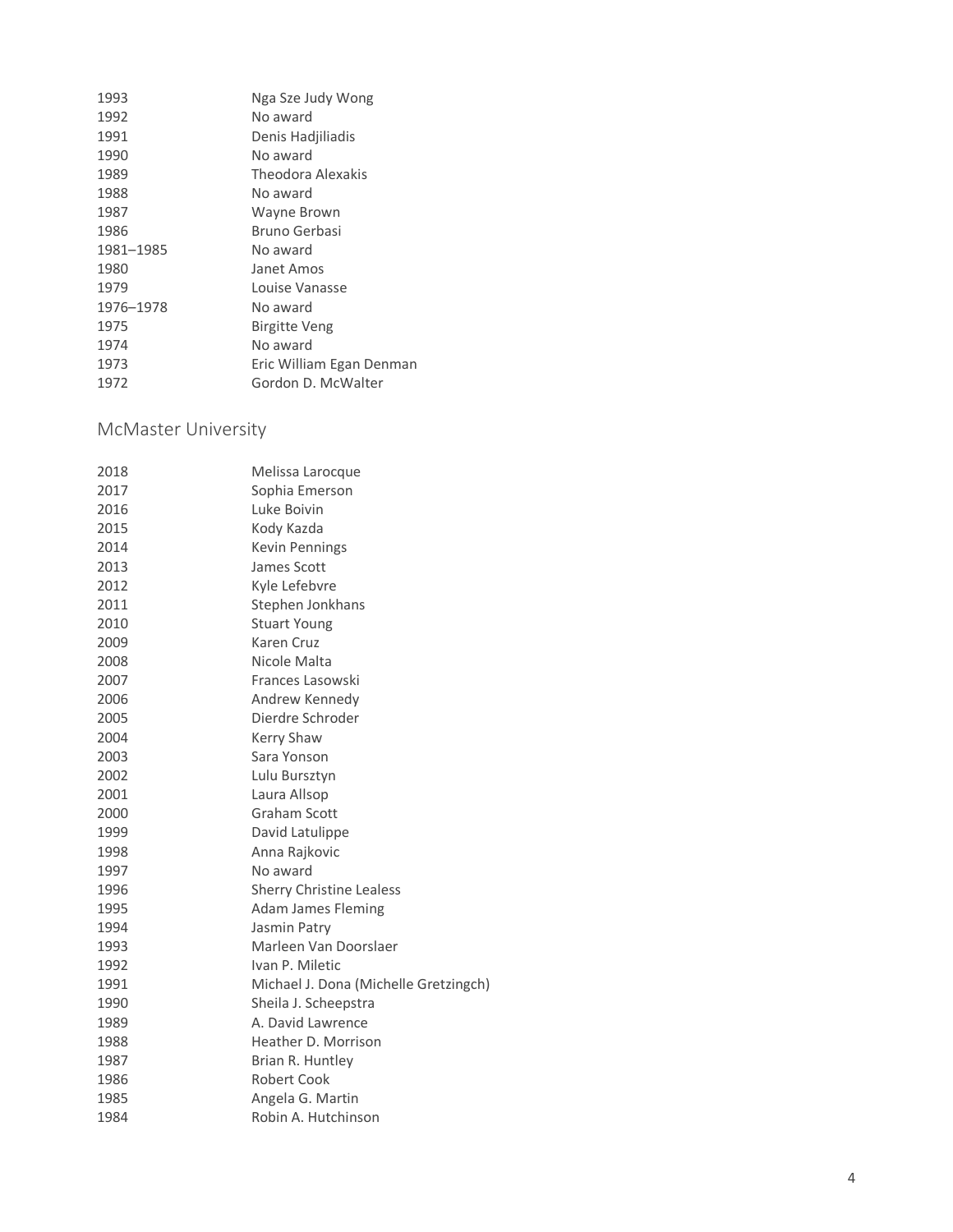| Jane G. Anders      |
|---------------------|
| G.P. Gauthier       |
| Taras O. Broadhead  |
| Kathryn Kimberley   |
| Andrew Hrymak       |
| John A. Brogly      |
| Kenneth J. McGregor |
| James H. Sweetman   |
| Mark J. Pollock     |
| Valerie J. Davidson |
| Chung Boon Lee      |
| Raymond W. Bunko    |
|                     |

# <span id="page-4-0"></span>Polytechnique Montréal

| 1980 | Marc Sider        |
|------|-------------------|
| 1979 | Raymond Faucher   |
| 1978 | No award          |
| 1977 | J. Raza           |
| 1976 | M. Traore         |
| 1975 | Tu Hoang Hoa Tran |
| 1974 | René Dufresne     |
| 1973 | G. Andre          |
| 1972 | Luc Baillargeon   |

### <span id="page-4-1"></span>Queen's University

| Derek MacFadden                    |
|------------------------------------|
| No award                           |
| Jordan Pohn                        |
| Teresa Caterina Mislan             |
| Martina Osti                       |
| Tanya Sakamoto                     |
| No award                           |
| Hanna Kruger                       |
| Marko Kivistie                     |
| Mark Allen                         |
| Monica Mainland                    |
| Andrew Thabe                       |
| Jonathan Wetmore                   |
| No award                           |
| Inge Van Kemonada                  |
| <b>Tamara McCaw</b>                |
| Lloyd Johnston                     |
| Jonathan F. Mason and Innes Fraser |
| Drago Charles Galunal              |
| No award                           |
| Marjorie Bell                      |
| Alexander Boag                     |
| Philip C. Meyers                   |
| William R. Cluett                  |
| Andrew Ringvee                     |
| J.R. Bacon                         |
|                                    |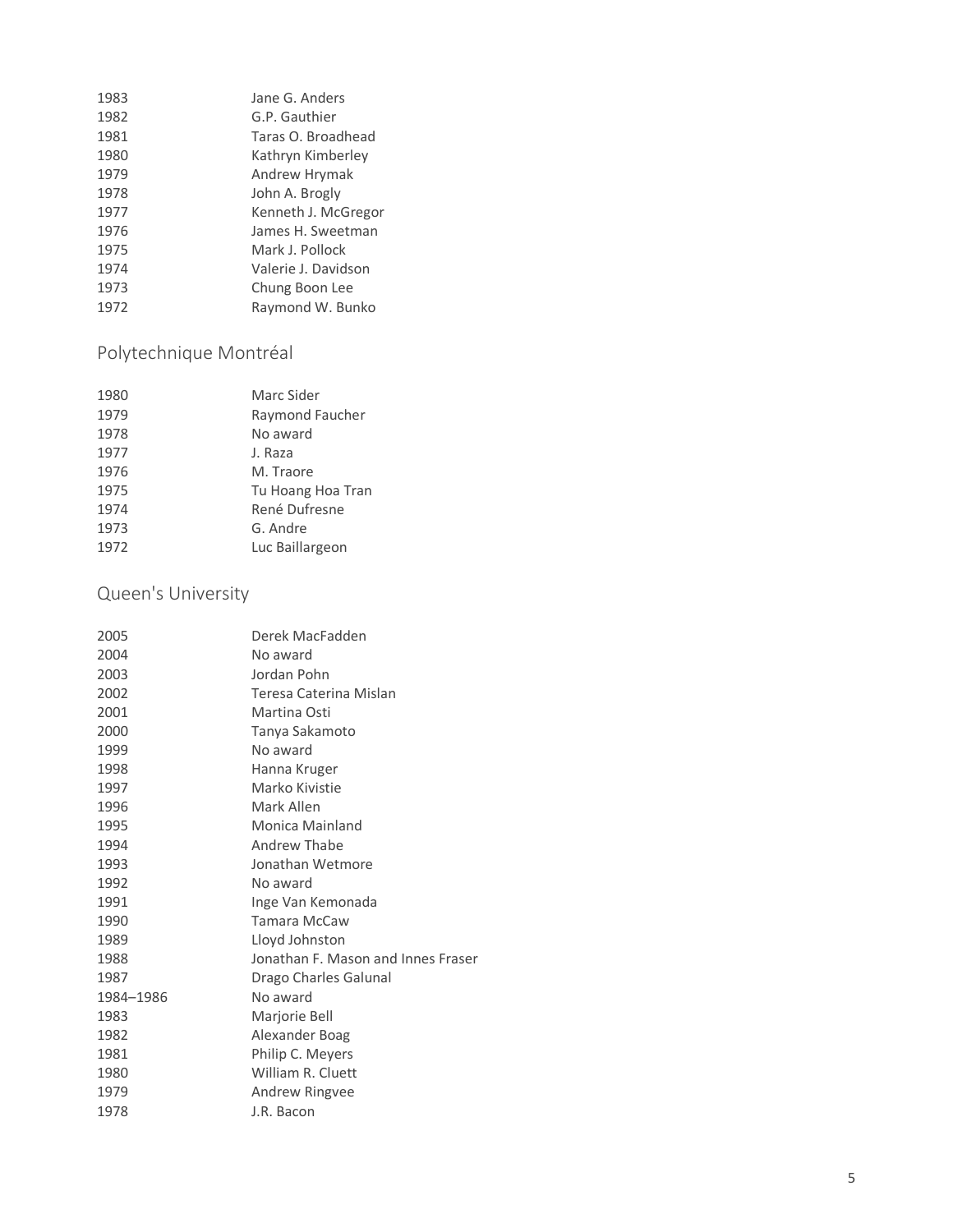| 1977 | Robert T. Fleming |
|------|-------------------|
| 1976 | John D. Hazlett   |
| 1975 | Robert H. Tate    |
| 1974 | Kenneth E. Sharpe |
| 1973 | R. Stephen Tovee  |
| 1972 | Douglas W. Moeser |

<span id="page-5-0"></span>Royal Military College

| 2019 | Andrea Banks                 |
|------|------------------------------|
| 2018 | Stefan Janjic                |
| 2017 | Trevor J. Melcher            |
| 2016 | No award                     |
| 2015 | Jaden Rook                   |
| 2014 | Rabia Soni                   |
| 2013 | No award                     |
| 2012 | Jae Song                     |
| 2011 | Michael John Roeterink       |
| 2010 | No award                     |
| 2009 | James Jolly                  |
| 2008 | Alexandre Guertin            |
| 2007 | Gino Michael Francis Bruni   |
| 2006 | Erin Elizabeth McEachern     |
| 2005 | <b>Travis Andrew Cunning</b> |
| 2004 | Chrstopher Patrick Oldroyd   |
| 2003 | Chelsea Anne Braybrook       |
| 2002 | <b>Bruce Day</b>             |
| 2001 | C.J.D. Sheink                |
| 2000 | M.A. Campbell                |
| 1999 | J.J. Janjua                  |
| 1998 | K. Brooks                    |
| 1997 | Ryan Patrick Kennedy         |
| 1996 | Estelle M.E. Ducatel         |
| 1995 | Derek R. Spencer             |
| 1994 | Robert M. Baychyn            |
| 1993 | B.A. Merz                    |
| 1992 | P.J. Krampe                  |
| 1991 | C.J. Smith                   |
| 1990 | Michelle G.G.F. Desa         |
| 1989 | M.R. Phelps                  |
| 1988 | K.M. Jeansalu                |
| 1987 | J.G.A. Tremblay              |
| 1986 | M.C.I. Bergeron              |
| 1985 | M.W. Fowler                  |
| 1984 | J.L. Corkum                  |
| 1983 | J.L. Renaud                  |
| 1982 | I.F.D.C. Da Cuhna            |
| 1981 | J.A.L. Pelchat               |
| 1980 | William M.C. Knowles         |
| 1979 | M.G. Teepylo                 |
| 1978 | S.J.G.R. Roy                 |
| 1977 | Gary W. Saunders             |
| 1976 | K.L.J. Webb                  |
| 1975 | Michael Erdmann              |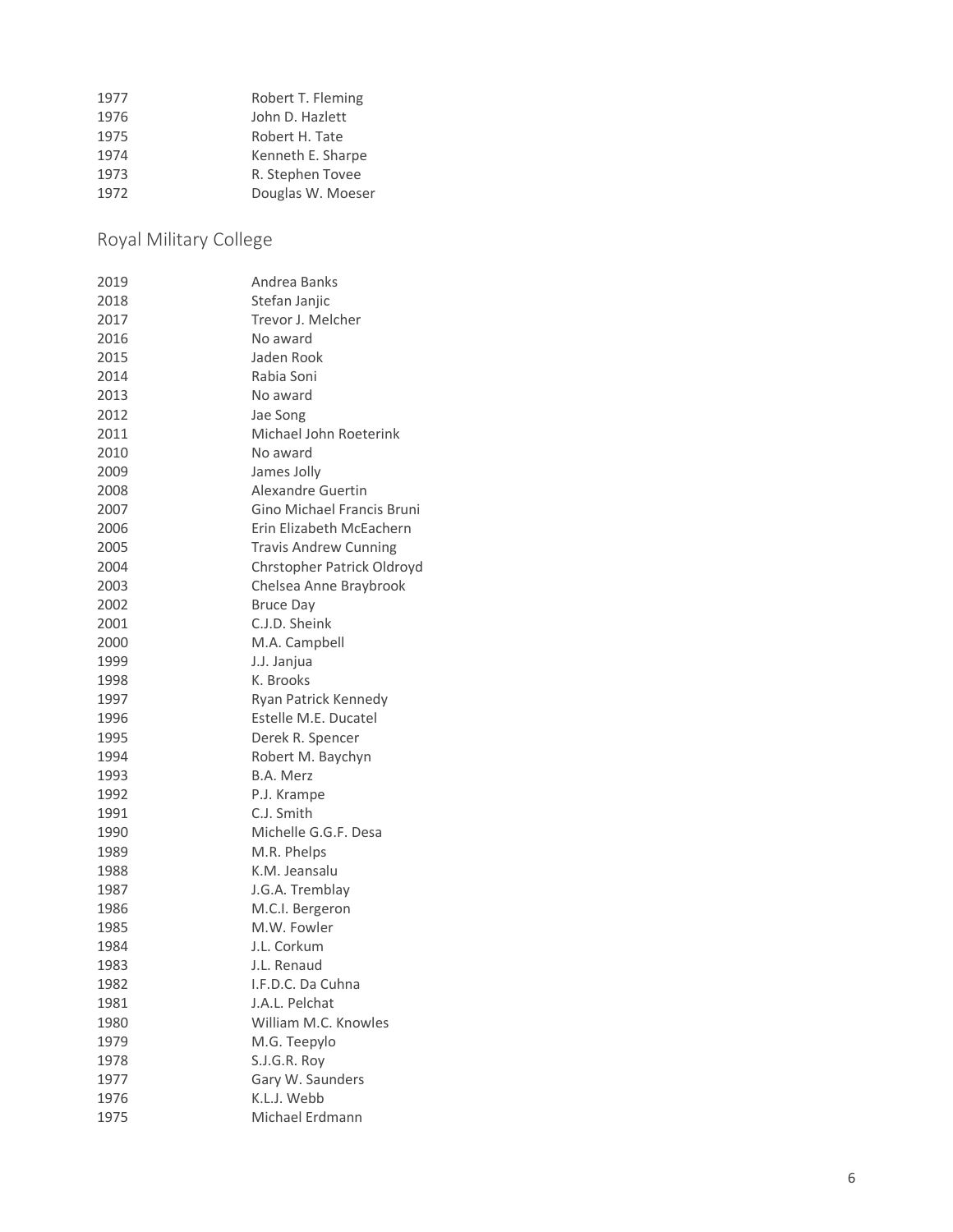| 1974 | Joseph Kotlarz     |
|------|--------------------|
| 1973 | Joseph Serge Labbe |
| 1972 | Joseph J. Thibault |

### <span id="page-6-0"></span>Ryerson University

| 2020      | Diana Tran-Nguyen          |
|-----------|----------------------------|
| 2019      | Sarah Zafar Chattha        |
| 2013-2018 | No award                   |
| 2013      | Cindy Tran                 |
| 2012      | No award                   |
| 2011      | Sheldon Cheng              |
| 2010      | <b>Bohdan Volynets</b>     |
| 2009      | Justin Galaski             |
| 2008      | Bevin Braganza             |
| 2007      | Erlita Masdan              |
| 2006      | Noel Jacob                 |
| 2005      | Sanjeev Ramesar            |
| 2004      | Aleksey Tabachnik          |
| 2003      | Melody Johnson             |
| 2002      | <b>Christopher Whaites</b> |
| 2001      | Megan Storrar              |
| 2000      | William Hyson              |
| 1999      | Vittoria Sulmona           |
| 1998      | Sameer Damji               |
| 1997      | Sandra Elliott             |
| 1996      | Wing Lam                   |
| 1995      | Roshan Wignarajah          |
| 1994      | Manish H. Bharati          |
| 1993      | <b>Peter Haloulos</b>      |
| 1992      | No award                   |
| 1991      | Majid Madani-Isfahani      |
| 1990      | Leo MacDonald              |

#### <span id="page-6-2"></span><span id="page-6-1"></span>Université de Sherbrooke Génie biotechnologique

| 2021 | Raphaël Goffart               |
|------|-------------------------------|
| 2020 | <b>Antony Garneau</b>         |
| 2019 | Simone Delisle                |
| 2018 | Yedir Yaddaden                |
| 2017 | Joël Simoneau                 |
| 2016 | Valérie Labelle               |
| 2015 | Gabrielle Deschamps-Francoeur |
| 2014 | Pierre-Luc Bélanger           |
| 2013 | Anne-Marie Gagnon             |
| 2012 | Caroline Belzile              |
| 2011 | No award                      |
| 2010 | Alexis Rioux                  |
| 2009 | Jonathan Deschamps            |
| 2008 | Guillaume Beaudet             |
| 2007 | Pierre-Luc Voyer              |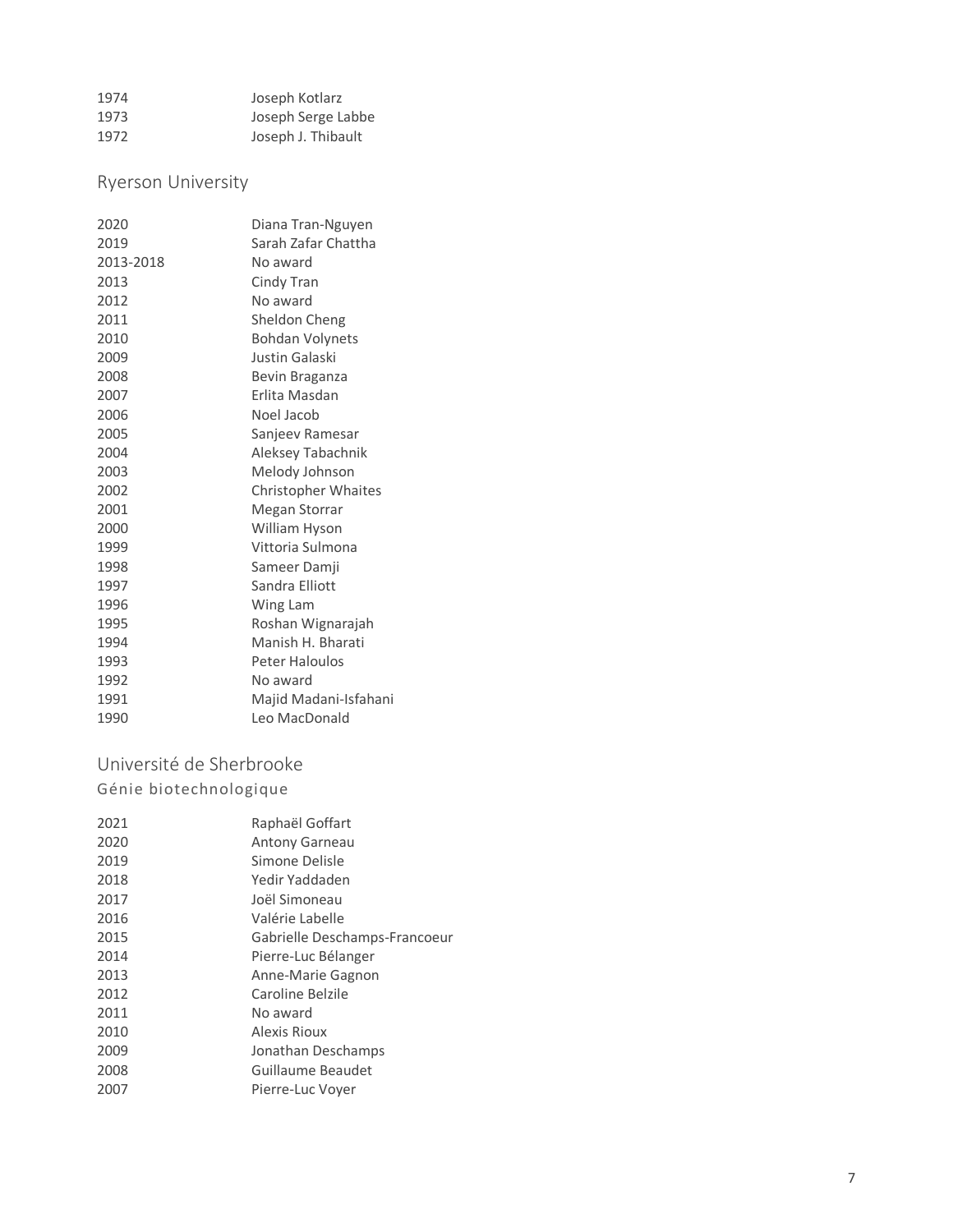#### <span id="page-7-1"></span><span id="page-7-0"></span>Université de Sherbrooke Génie chimique

| 2021      | Jessica Faille                       |
|-----------|--------------------------------------|
| 2020      | <b>Francis Lalancette</b>            |
| 2019      | AiméeLine Emond                      |
| 2018      | Nicolas Lagacé                       |
| 2017      | <b>William Roy</b>                   |
| 2016      | Pascal Côté                          |
| 2015      | Gabriel Bélanger                     |
| 2014      | Gabrielle Fortin                     |
| 2013      | Khalid Ouakarame                     |
| 2012      | <b>Mathew Evans</b>                  |
| 2011      | No award                             |
| 2010      | Jérémie Gagnon                       |
| 2009      | Martin Lebeuf                        |
| 2008      | David Desjardins and François Rivard |
| 2007      | Geneviève Couture                    |
| 2006      | Pierre-Luc Gagnon                    |
| 2005      | Pierre-Philippe Lapointe-Garant      |
| 2004      | Marie-Eve Marquis                    |
| 2003      | Nicole Desnovers                     |
| 2002      | Hubert Cabana                        |
| 2001      | Alexandre Vigneault                  |
| 2000      | Pierre Granger                       |
| 1999      | Narahari Kramadhati Narasiah         |
| 1998      | Julie Bergeron                       |
| 1997      | Isabelle Laroche                     |
| 1996      | Pascal Hébert                        |
| 1995      | Sylvie Archambault                   |
| 1994      | François Boucher                     |
| 1993      | Eric Bergeron                        |
| 1992      | Denis Dionne                         |
| 1991      | Denis Rodrigue                       |
| 1990      | Johanne Marquis                      |
| 1989      | Sylvie Cayouette                     |
| 1988      | Jean-François Bilodeau               |
| 1981-1987 | No award                             |
| 1980      | <b>Normand Lootzak</b>               |
| 1979      | Ghislain Hamel                       |
| 1978      | Sylvain Forget                       |
| 1977      | No award                             |
| 1976      | Michel Lagacé                        |
| 1973-1975 | No award                             |
| 1972      | Jacques Bérard                       |
|           |                                      |

### <span id="page-7-2"></span>Université Laval

| 2000      | Philippe Gélinas |
|-----------|------------------|
| 1999      | Nadia Laliberté  |
| 1995-1998 | No award         |
| 1993      | Sophie Bédard    |
| 1988-1992 | No award         |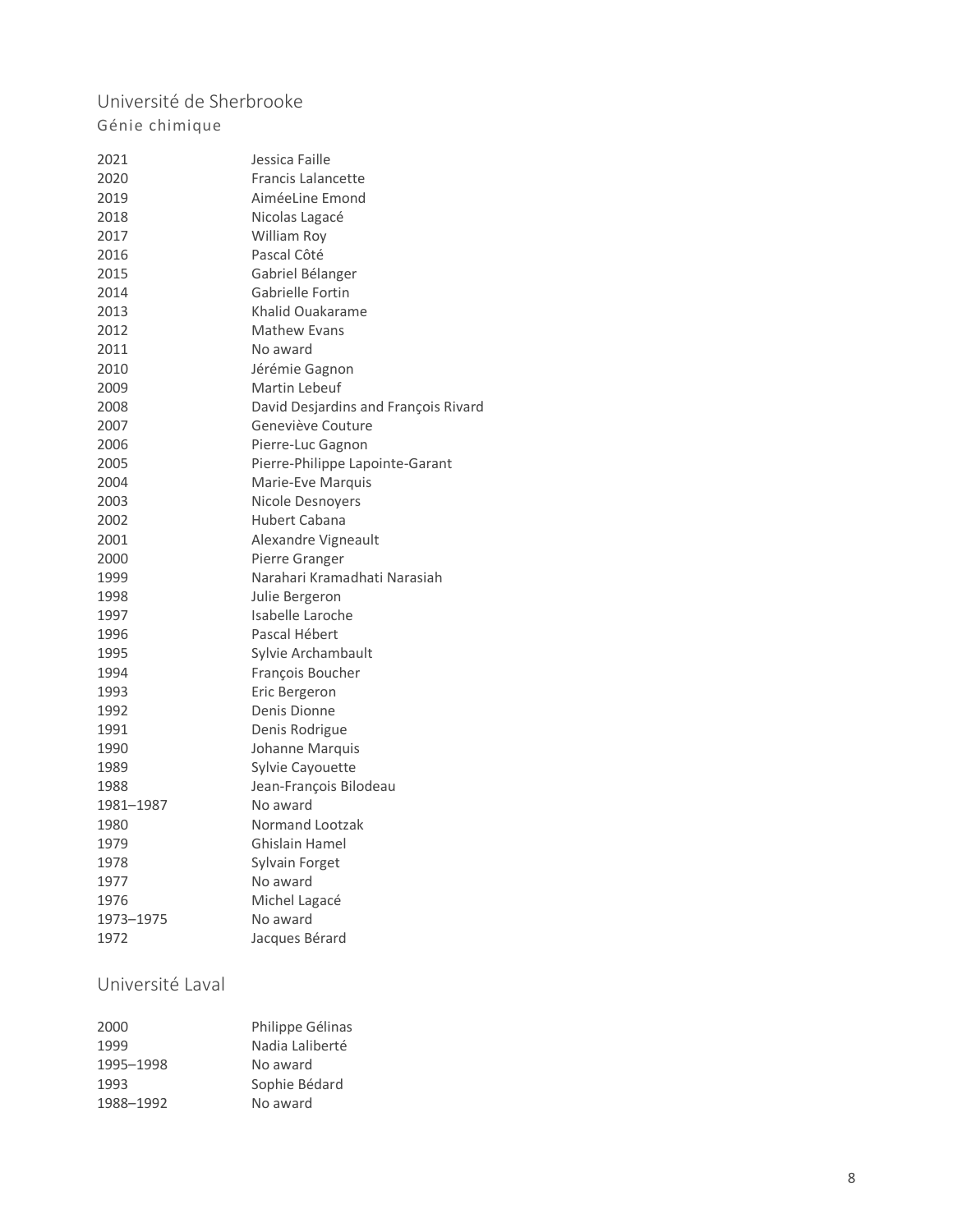| 1987      | François Morin      |
|-----------|---------------------|
| 1980-1986 | No award            |
| 1979      | François Trudelle   |
| 1975-1978 | No award            |
| 1974      | <b>Yvon Miron</b>   |
| 1973      | No award            |
| 1972      | <b>Guy Marcotte</b> |
|           |                     |

<span id="page-8-0"></span>University of Alberta

| 2012 | Ian William Samuel Mahood                 |
|------|-------------------------------------------|
| 2011 | No award                                  |
| 2010 | <b>Trevor Gordon David Cristall</b>       |
| 2009 | Orest Shardt                              |
| 2008 | Mark Szybunka                             |
| 2007 | Daniel Dunwoody                           |
| 2006 | Shanshan Liu                              |
| 2005 | Amy L. Congdon                            |
| 2004 | Thulasy Balasubramaniam                   |
| 2003 | Patricia Taylor                           |
| 2002 | Tera Hennessey                            |
| 2001 | Colin Heidemanm                           |
| 2000 | Darryl De Haan                            |
| 1999 | Veena Sologar                             |
| 1998 | <b>Emily Barr</b>                         |
| 1997 | Jarrod Beztilny                           |
| 1996 | <b>Bradley Hnatiuk</b>                    |
| 1995 | Deepak Paul Nayyar & Terrence M. Nimchuk  |
| 1994 | Joanne Lynn Neufeld                       |
| 1993 | Mark Fokerna                              |
| 1992 | Randy Miller                              |
| 1991 | Patrick Chuang                            |
| 1990 | Shelby L. Frentz                          |
| 1989 | Laura Holte                               |
| 1988 | John H. Holderness                        |
| 1987 | John A. Mason                             |
| 1986 | Connie Robinson                           |
| 1985 | Joseph Gulayets                           |
| 1984 | Darcy Robert Granley                      |
| 1983 | <b>B.W. Gulayets</b>                      |
| 1982 | Aimee L. Creagh                           |
| 1981 | Roland E. Heersink                        |
| 1980 | Henriette Shen                            |
| 1979 | Raymond A. Tomcej                         |
| 1978 | Daniel Sun-Nam Man                        |
| 1977 | C.H. Hansen                               |
| 1976 | Dale Mudt                                 |
| 1975 | R. George Marquardt and Glen Akira Tanaka |
| 1974 | Opeil J. Camarta                          |
| 1973 | Gary W. Dilay                             |
| 1972 | Roalnd L. Schech                          |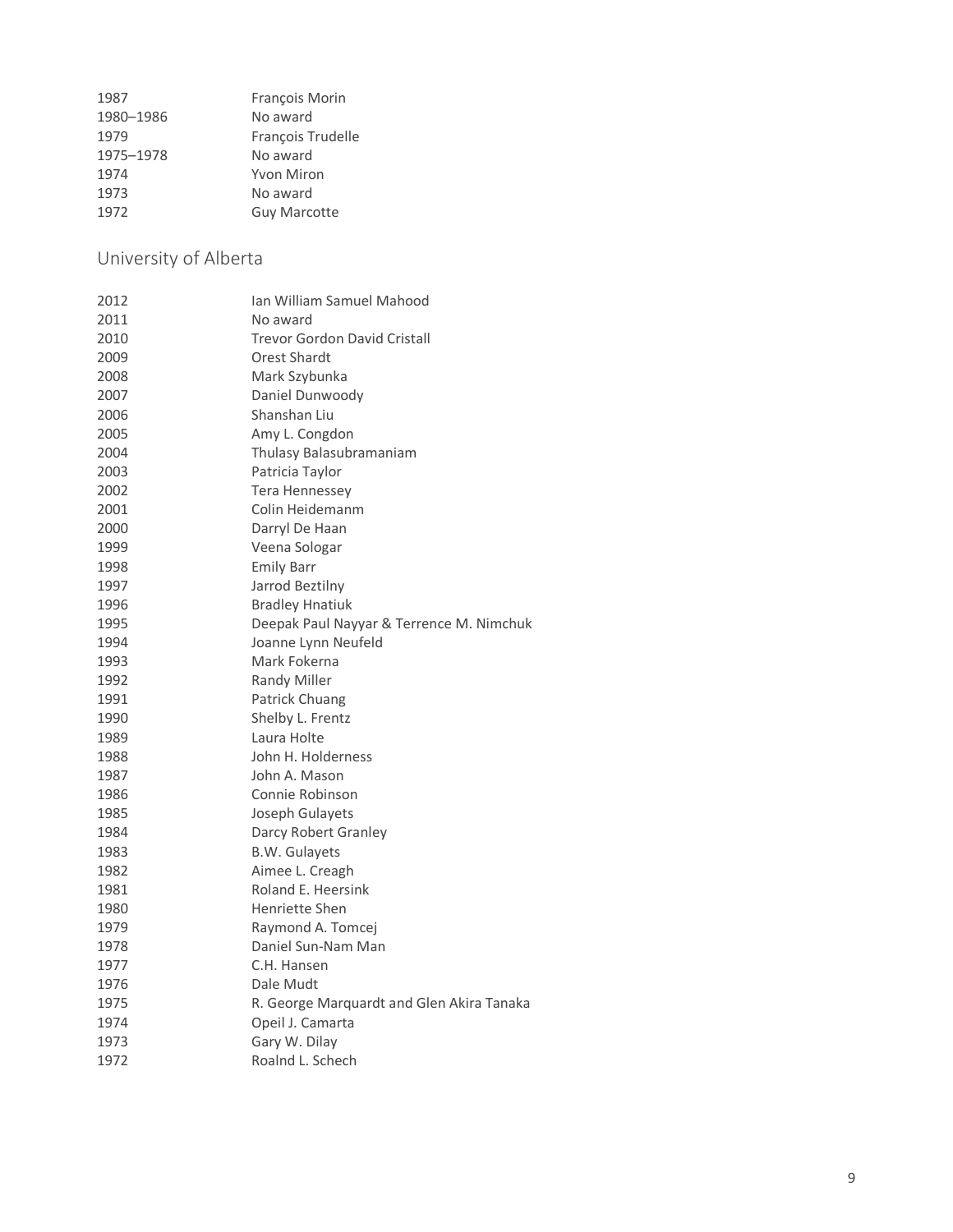### <span id="page-9-0"></span>University of British Columbia

| 2016      | Devita Nadia Tejosantoso         |
|-----------|----------------------------------|
| 1997-2015 | No award                         |
| 1996      | Sundiep K. Tehara                |
| 1995      | Collin Kwok Leung Mui            |
| 1994      | Christopher A. D'Odorico         |
| 1993      | Carlos Chua Co                   |
| 1992      | <b>Robert Mason Darling</b>      |
| 1991      | Claire A. Schulte                |
| 1990      | No award                         |
| 1989      | David A. Boyd                    |
| 1988      | Joanne Irene McBean              |
| 1987      | Keith L. Waiz                    |
| 1986      | <b>Bradley Wayne Lock</b>        |
| 1985      | Lorna Jean Van Dusen             |
| 1984      | Mark William Hoshizaki           |
| 1983      | Glen Hong Ko                     |
| 1982      | P.J. Wynne                       |
| 1981      | J.A. Langman and C.M.H. Brereton |
| 1980      | Douglas McKay                    |
| 1979      | Raymond S.T. Ma                  |
| 1978      | J. Kevin Kidd                    |
| 1977      | Peter E. Fetissoff               |
| 1976      | Douglas G. McFee                 |
| 1975      | Edward D. Davies                 |
| 1974      | R.W. Smith                       |
| 1973      | D.J. Fisher                      |
| 1972      | Stephen Paul Cooper              |

### <span id="page-9-1"></span>University of Calgary

| 2021 | Ayoub Suleman Shtewi Yausef |
|------|-----------------------------|
| 2020 | No winner                   |
| 2019 | Nicholas Wong               |
| 2018 | <b>Bilal Saleem</b>         |
| 2017 | Zachary Benjamin Kayhn      |
| 2016 | Katherine Marie Unick       |
| 2015 | Looi Wenli                  |
| 2014 | Kiersten Saxton             |
| 2013 | No award                    |
| 2012 | Ryan Hassen                 |
| 2011 | Joseph Paul Lagasca         |
| 2010 | John Lagasca                |
| 2009 | John Reuben Pangan          |
| 2008 | Alexander Soltani           |
| 2007 | Marya Cokar                 |
| 2006 | Leslie Patricia Wilkins     |
| 2005 | Colin William Smith         |
| 2004 | Victoria Jane Rasmuson      |
| 2003 | Amy Nicole Woldum           |
| 2002 | Nina Dongying Chen          |
| 2001 | Juliana Leung               |
|      |                             |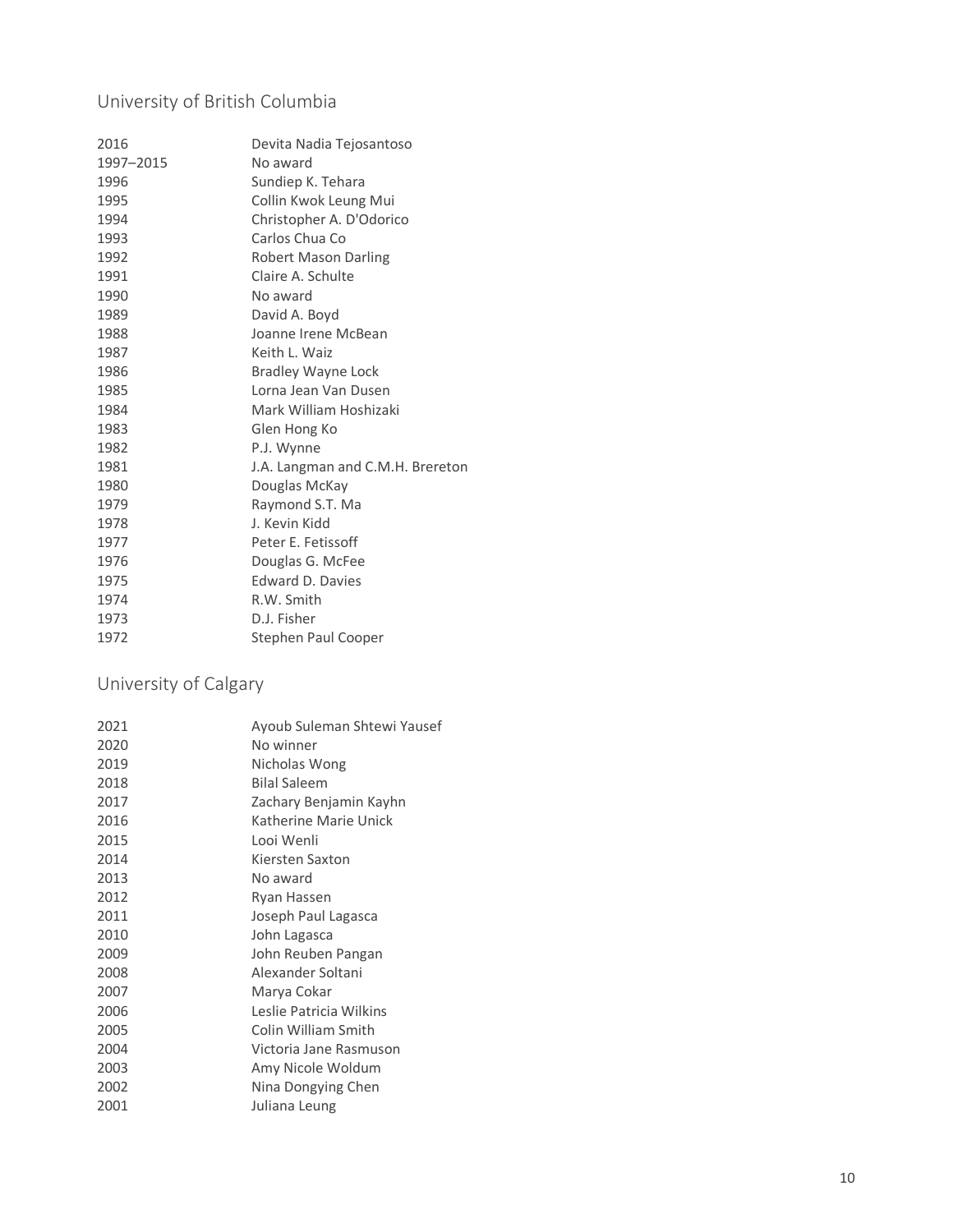| 2000      | Chantall Lynn Fedorchuk       |
|-----------|-------------------------------|
| 1999      | Noreen Tasneem Zaman          |
| 1998      | Danuta Malgorzatia Sztukowski |
| 1997      | Jay Michael George Richert    |
| 1996      | Lily Krishana Gupta           |
| 1995      | <b>Grant David Shaw</b>       |
| 1994      | George Scott Bygrave          |
| 1993      | Mark Christopher Thrush       |
| 1992      | Leo Ceurenka Kobylka          |
| 1991      | Cheryl Marie Anderson         |
| 1990      | Iftikhar Huq                  |
| 1989      | Richard Panko Batycky         |
| 1988      | Suzanne Heer                  |
| 1987      | No award                      |
| 1986      | Bogdan Z. Dlugogorski         |
| 1985      | No award                      |
| 1984      | Andreas Stein                 |
| 1980-1983 | No award                      |
| 1979      | <b>Rudolf Stocker</b>         |
| 1978      | No award                      |
| 1977      | No award                      |
| 1976      | Sai Kiu Denny Law             |
| 1973-1975 | No award                      |
| 1972      | Wayne Eng                     |

### <span id="page-10-0"></span>University of New Brunswick

| Dalton Killorn             |
|----------------------------|
| Anna Miller                |
| No award                   |
| Aaron McPhee               |
| No award                   |
| Jason A. Hearn             |
| No award                   |
| Carolann Mroz              |
| <b>Emily Cowperthwaite</b> |
| Michelle Bendrich          |
| Joanne Chisholm            |
| Chelsea Ellis              |
| Shannon Weatherhead        |
| Ryan Ward                  |
| No award                   |
| <b>Timothy Duncan</b>      |
| Sarah Harvie               |
| Michael E. Richard         |
| <b>Fric Sivret</b>         |
| Amy Marie McHarg           |
| Chiok Liang Tay            |
| Fai Keung Tam              |
| Jennifer Black             |
| Richard D. MacEwen         |
| John Adam Humphrey         |
| Johanna McJohari           |
| Bogislaw Kruczek           |
|                            |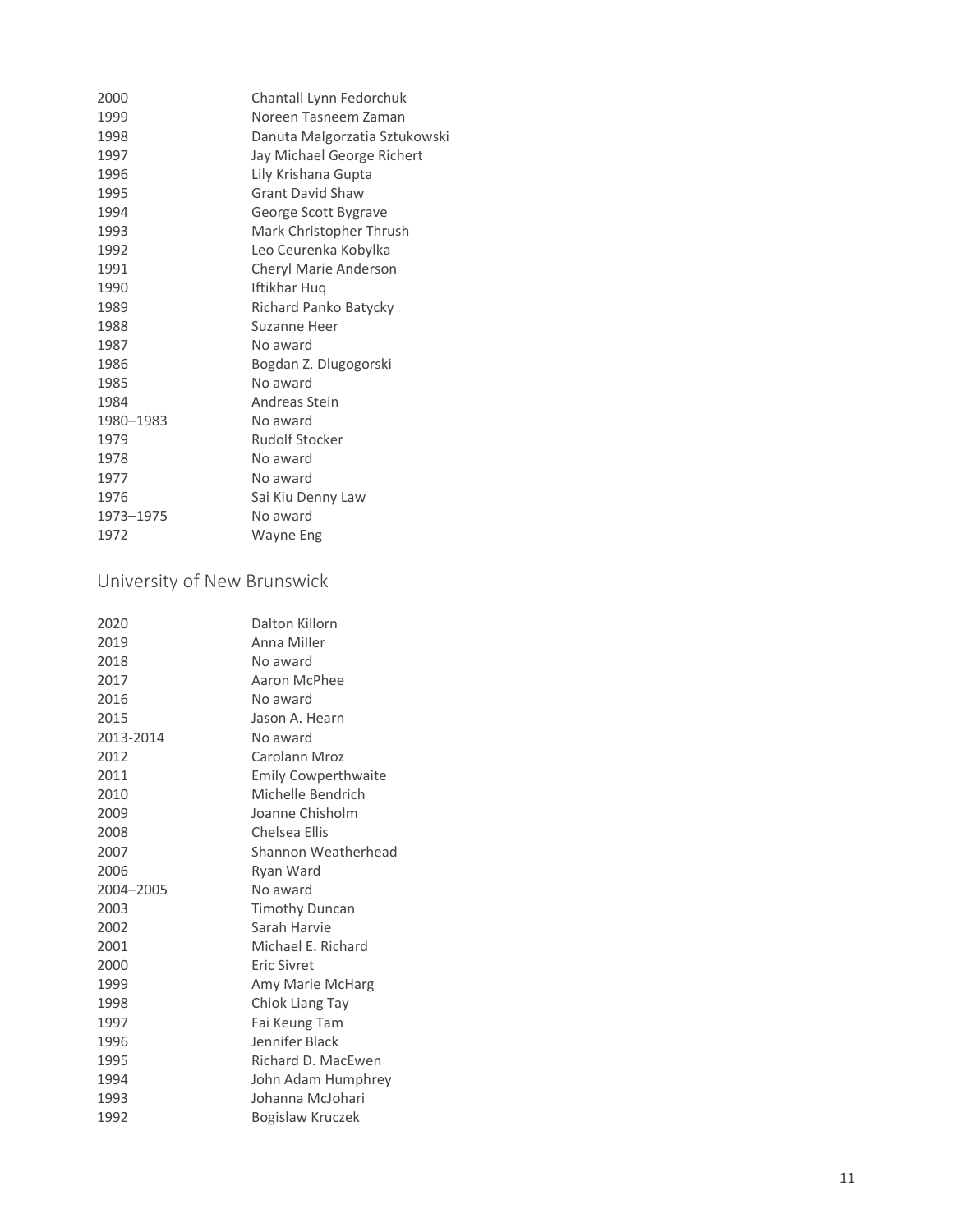| 1991 | <b>Kevin Scott</b>         |
|------|----------------------------|
| 1990 | Susan Richardson           |
| 1989 | Carl Bourgue               |
| 1988 | James Walton               |
| 1987 | No award                   |
| 1986 | Robert Paul Leger          |
| 1985 | <b>Steve Anthony Craik</b> |
| 1984 | <b>Bruce Chapman</b>       |
| 1983 | <b>B.</b> Stinson          |
| 1982 | C. G. Tan                  |
| 1981 | Timothy W. Duncan          |
| 1980 | lan G. Roberts             |
| 1979 | <b>Blake E. Cutcliffe</b>  |
| 1978 | Daniel R. Jones            |
| 1977 | <b>Michael Couturier</b>   |
| 1976 | David I. Lynch             |
| 1975 | <b>Glayn Everett Lewis</b> |
| 1974 | Clinton A. Christian       |
| 1973 | Stephen J. Golden          |
| 1972 | Paul E. Foster             |

#### <span id="page-11-0"></span>University of Ottawa

| 2012      | Corey Toye          |
|-----------|---------------------|
| 2008-2011 | No award            |
| 2007      | Patrick Koch        |
| 2006      | Elie Skaff          |
| 2005      | Adam Donaldson      |
| 2004      | <b>Rudy Jones</b>   |
| 2003      | Jason Gaudette      |
| 2002      | Danielle Major      |
| 2001      | Karla Dibartolo     |
| 2000      | Guylaine Bussières  |
| 1999      | Matthew Scorah      |
| 1998      | Irith Lebovich      |
| 1997      | Mylène Clavette     |
| 1996      | Pascale Bellemare   |
| 1995      | Cynthia Laframboise |
| 1994      | Pierre Cuerrier     |
| 1993      | David Lacousière    |
| 1992      | François Boudreau   |
| 1991      | Julie Laflamme      |
| 1990      | Anne R. Séguin      |
| 1989      | André N. Ouemette   |
| 1988      | Catherine Conrad    |
| 1987      | Carol Slama         |
| 1986      | Lorna Doucet        |
| 1983-1985 | No award            |
| 1982      | P. Cheong           |
| 1981      | Robert C.C. Lam     |
| 1980      | Diane M. Gorowski   |
| 1979      | John Given          |
| 1978      | Janson M-C Suen     |
| 1977      | André Y. Tremblay   |
|           |                     |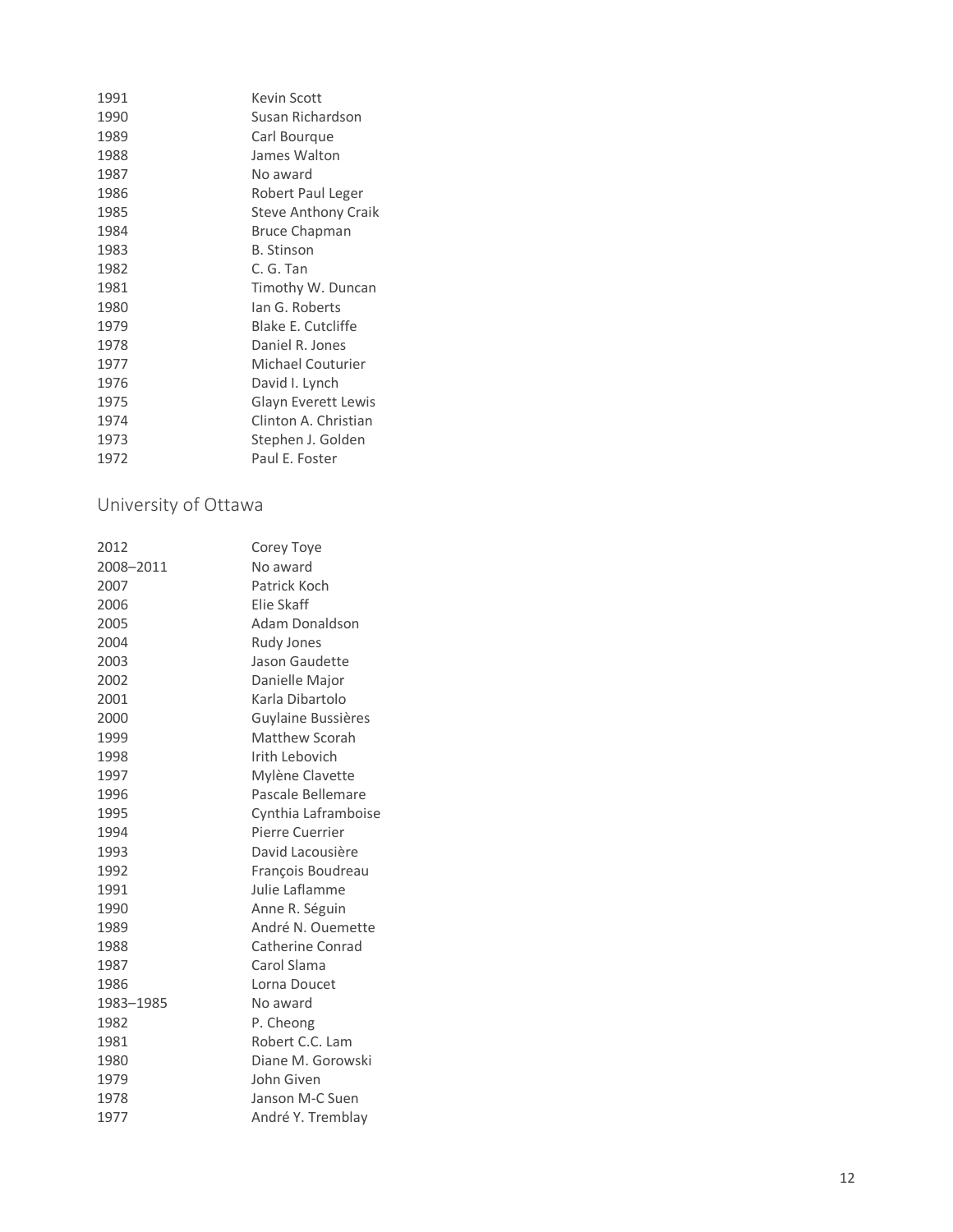### <span id="page-12-0"></span>University of Saskatchewan

| 2022      | John Churchill            |
|-----------|---------------------------|
| 2021      | Skylar Stephenson         |
| 2020      | Louisa Selby              |
| 2019      | Christin Jade Parton      |
| 2018      | Julia Batiuk              |
| 2017      | <b>Evangellos Wiegers</b> |
| 2016      | Cheryl Cartier            |
| 2015      | Kai Tang                  |
| 2014      | <b>Alexander Miket</b>    |
| 2013      | Shelby Gerla              |
| 2012      | Ashton Bretzer            |
| 2011      | Victoria Stuart           |
| 2010      | Peter Schalm              |
| 2009      | Kiel Peterson             |
| 2008      | Jonathan Godwin           |
| 2007      | <b>Blair Harker</b>       |
| 2006      | Stefan Sigurdson          |
| 2005      | <b>Brad Seipp</b>         |
| 2004      | Craig Twardzik            |
| 2003      | Danielle Meyer            |
| 2002      | Hardi Sulimma             |
| 2001      | <b>Dustin Binny</b>       |
| 2000      | Ryan Spelay               |
| 1999      | Cara Malinowski           |
| 1998      | Ryan Koshykowski          |
|           |                           |
| 1996-1997 | No award                  |
| 1995      | Greg Otterson             |
| 1994      | Alan Eggum                |
| 1993      | <b>Sheri Steeves</b>      |
| 1992      | <b>Brian Ritchie</b>      |
| 1991      | Kevin Dorma               |
| 1990      | No award                  |
| 1989      | R. Sean Saunders          |
| 1988      | Randall Fraser            |
| 1987      | Sandra Loitz              |
| 1986      | Mark Tomusiak             |
| 1985      | Melissa McKibben          |
| 1984      | Tara Zrymiak              |
| 1983      | John Festival             |
| 1982      | <b>Scott Lane</b>         |
| 1981      | Barry R. Morrell          |
| 1980      | Darrell Remple            |
| 1979      | Robert Shepanik           |
| 1978      | Eva C.Y. Ma               |
| 1977      | W.K. Wong                 |
| 1976      | R.M. Jensen               |
| 1975      | K.D. Sourisseau           |
| 1974      | J. Nagy                   |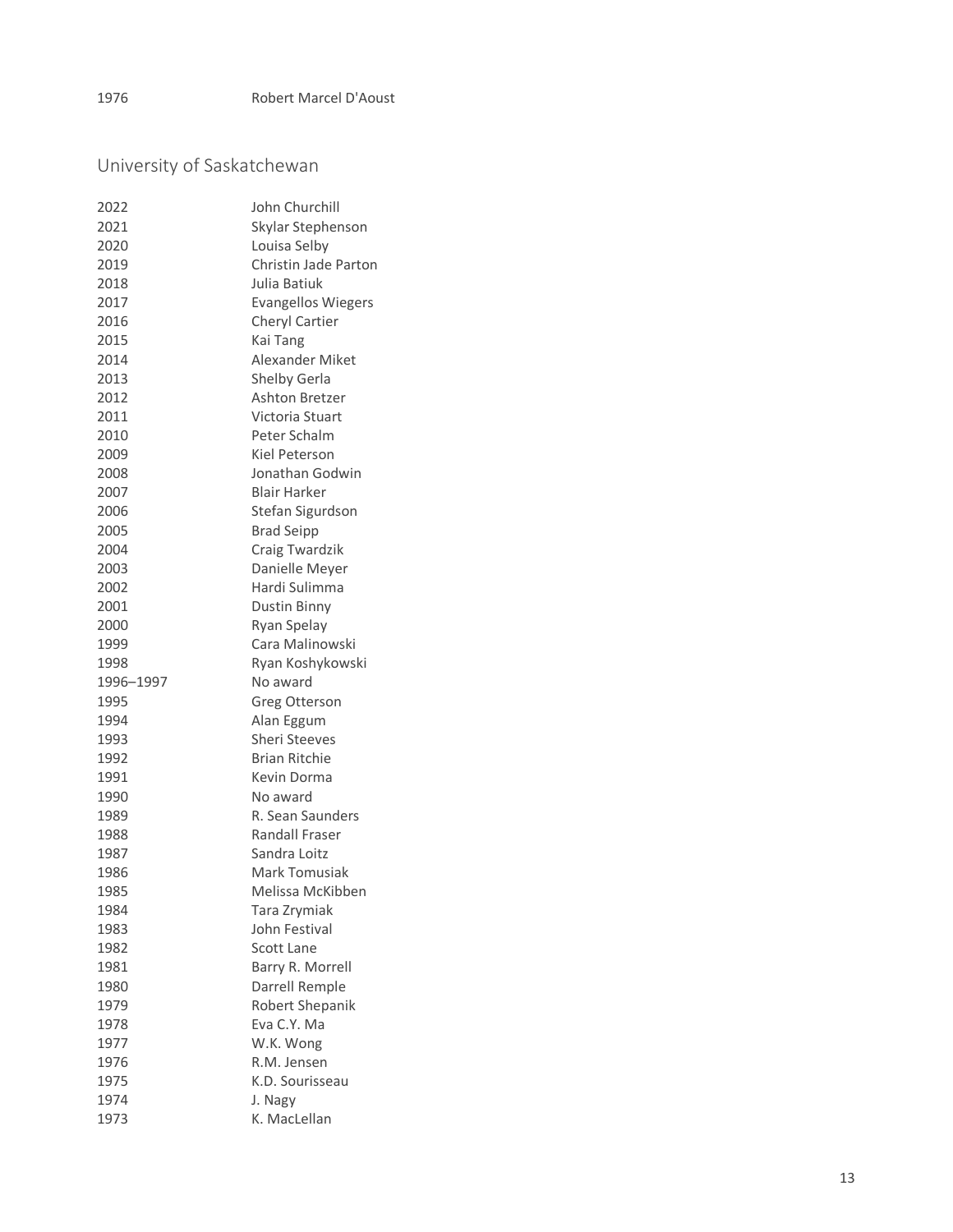### <span id="page-13-0"></span>University of Toronto

| 2020      | Krisco-cheuk Yee Cheung   |
|-----------|---------------------------|
| 2019      | Runlin Yuan               |
| 2017-2018 | No award                  |
| 2016      | Shi Miao Yu               |
| 2015      | Nikola Andric             |
| 2014-2014 | No award                  |
| 2013      | Praneet Bagga             |
| 2012      | Ajay Koscher              |
| 2011      | Da Zhang                  |
| 2010      | Josef Maka                |
| 2009      | Laura Sinclair            |
| 2008      | Piotr Maka                |
| 2007      | Yuan-Fei Wang             |
| 2006      | Joshua Harris             |
| 2005      | Leah Marianne Windisch    |
| 2004      | Peter Messih              |
| 2003      | Rafael Mattos Dos Santos  |
| 2002      | Jennifer Marie McKellar   |
| 2001      | Helen Li                  |
| 2000      | Yeow Keong Lim            |
| 1999      | Terence Ch.H. Woods       |
| 1998      | Choi Siong Wu             |
| 1997      | <b>Gregory Keramaris</b>  |
| 1996      | Rami Abouatallah          |
| 1995      | David Wilson              |
| 1994      | Mark Eichorn              |
| 1993      | No award                  |
| 1992      | <b>Mark David Parsons</b> |
| 1991      | Normala Arifan            |
| 1990      | No award                  |
| 1989      | Robert Schoneville        |
| 1988      | Brenda Kou                |
| 1987      | Denise Sally              |
| 1986      | Colin A. Crooks           |
| 1985      | Eva Chung Kau Lau         |
| 1984      | <b>Mary Svazic</b>        |
| 1983      | Mark E. Sugamori          |
| 1982      | Sandra J. Brereton        |
| 1981      | <b>Gregory Evans</b>      |
| 1980      | Wing H. Ching             |
| 1979      | Mike K.M. Leung           |
| 1978      | Karen Kennedy             |
| 1977      | M.R. Gray                 |
| 1976      | D.I. Hendry               |
| 1975      | Harris M. Lusher          |
| 1974      | Philip Kalson             |
| 1973      | Gary B. Grant             |
| 1972      | Richard C. Betts          |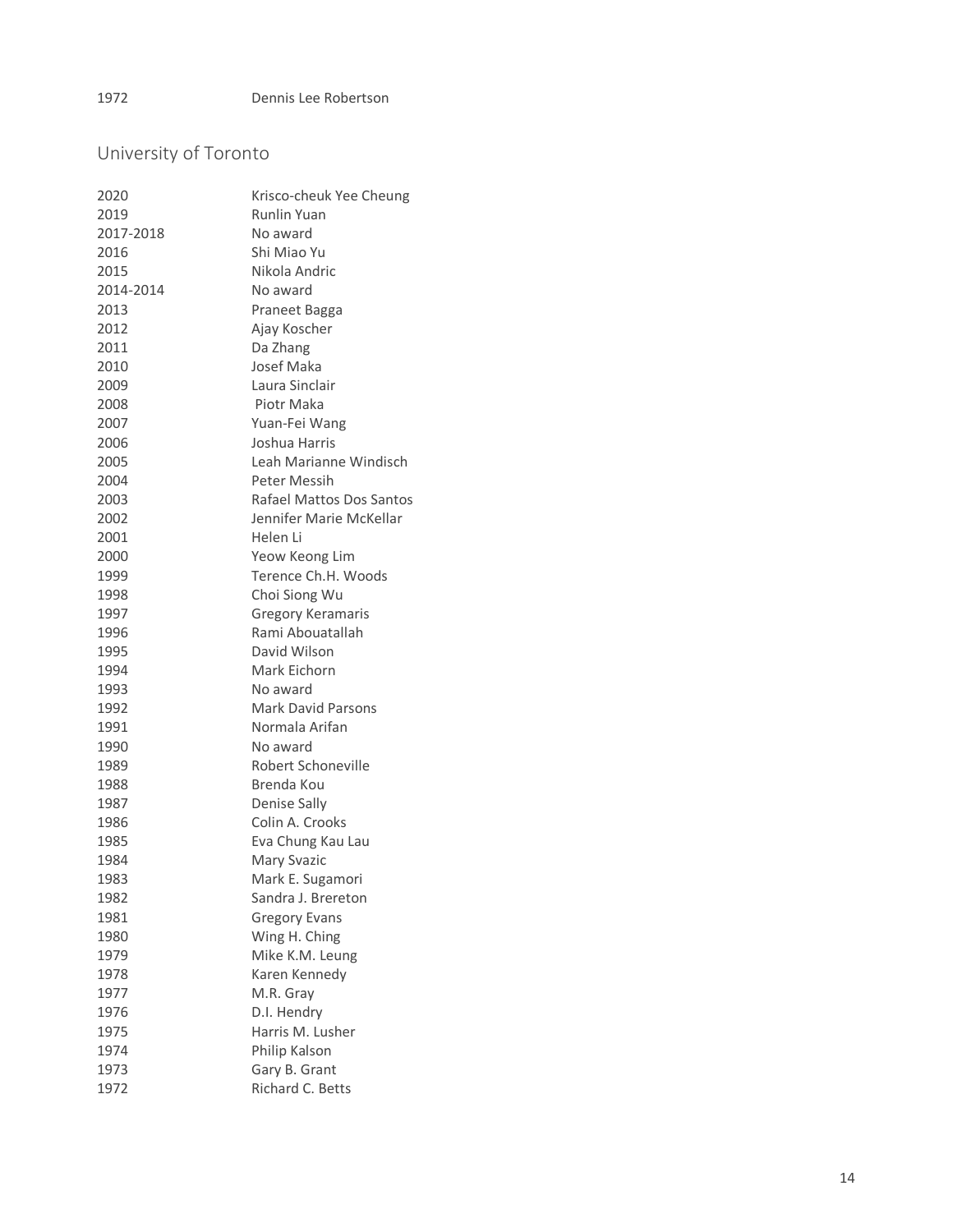#### <span id="page-14-0"></span>University of Waterloo

| 2003 | <b>Matthew Stevens</b>    |
|------|---------------------------|
| 2002 | No award                  |
| 2001 | Naomi Wong                |
| 2000 | No award                  |
| 1999 | Christopher Paul Williams |
| 1998 | Jeremy R. Steffler        |
| 1997 | Paul de Guida             |
| 1996 | Andrew S. Burley          |
| 1995 | Ching-Yi Jean Hwant       |
| 1994 | Dana Gourley              |
| 1993 | <b>Mike Santos</b>        |
| 1992 | <b>Bryan Price</b>        |
| 1991 | Alice Leu                 |
| 1990 | Josephine M. Hill         |
| 1989 | Landon M. Steele          |
| 1988 | Robert A. Jenkins         |
| 1987 | <b>Kim Beirnes</b>        |
| 1986 | Paul T. McAuley           |
| 1985 | Philip Jessop             |
| 1984 | G.P. Schlicher            |
| 1983 | John W. Rossall           |
| 1982 | C.F. Watson               |
| 1981 | R.S. Petersen             |
| 1980 | Kevin Bergevin            |
| 1979 | <b>Martin Dunlop</b>      |
| 1978 | Kenneth J. Oldfield       |
| 1977 | James A. Nishikawa        |
| 1976 | H. Katz                   |
| 1975 | Gary Ertel                |
| 1974 | Dan Young                 |
| 1973 | Jerrold Lerman            |
| 1972 | Philip E. Wood            |

### <span id="page-14-1"></span>University of Windsor

| program ended in 1993 |                     |
|-----------------------|---------------------|
|                       |                     |
| 1993                  | Aaron Law (special) |
| 1992                  | Stephan Cervi       |
| 1991                  | Greg Wickens        |
| 1990                  | Son Thuong Nguyen   |
| 1989                  | Marie Nicole Landry |
| 1988                  | Kevin McDonald      |
| 1987                  | Chandra McDonald    |
| 1986                  | Chris Bradt         |
| 1985                  | Jerry Norcia        |
| 1984                  | Kevin Fllwood       |
| 1983                  | Soo Teo             |
| 1982                  | Timothy Harnashuk   |
| 1981                  | Harold Vogt         |
| 1980                  | Joseph D. DeMarco   |